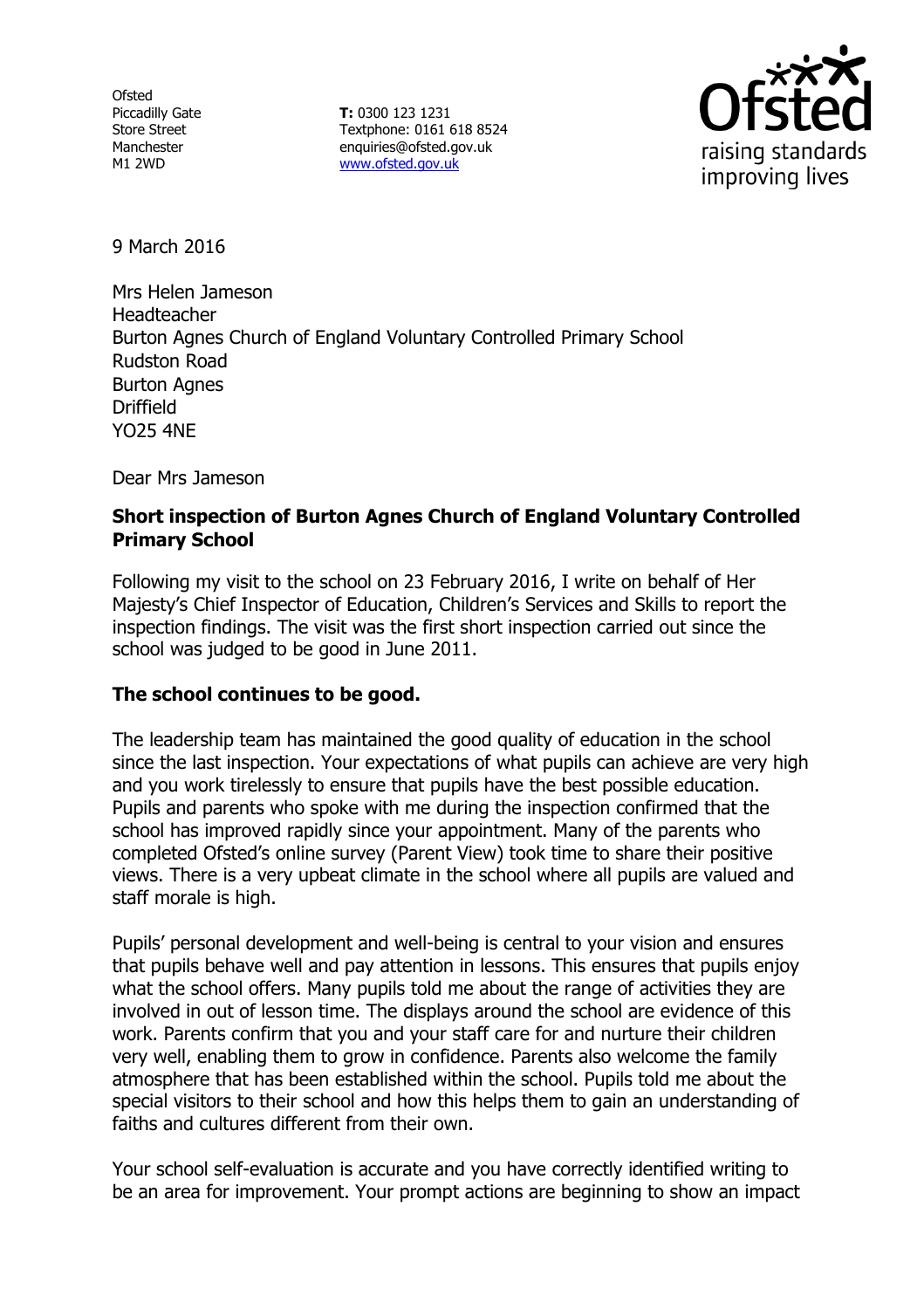

as we saw when we visited classrooms and looked at pupils' books. Nevertheless, you recognise that there is still more work to be done so that the presentation of their work and the quality of their handwriting improves. Marking and feedback are evident in most books, but are not always as good as they could be.

The support and challenge from members of the governing body has improved. This was an area for improvement at the last inspection. Governors are aware of the quality of teaching and the progress different groups of pupils make throughout the school. Governors keep a close eye on funding so that the additional funding that you receive is used effectively and makes the intended difference for individual pupils. Governors are ambitious for the school, but are less clear how reaching outstanding is to be achieved compared to the vision for this that you described.

# **Safeguarding is effective.**

All staff and governors are clear what constitutes risk and understand how to keep pupils safe because of the frequent 'updating sessions'. Pupils who spoke to me during the inspection confirmed that they feel safe and know what to do if they are unsure about anything. Regular risk assessments, including those for school trips and visits, are undertaken. Parents are unanimous in their praise for the work you and your staff do to keep their children safe. Those staff who work with pupils who have particular needs are well trained and link with external agencies if needed. This work ensures that these pupils and their families receive the support they need to keep their children in education.

### **Inspection findings**

- You have a good understanding of the strengths and areas for development in the school. You have ensured that the areas for improvement identified at the previous inspection have been tackled rigorously and you also correctly acknowledge other emerging priorities. The school development plan therefore clearly identifies the issues to help improve the school further. However, the criteria by which success can be measured, using the information from all your monitoring activities, are not precise enough.
- In 2015, there was a dip in the number of Year 1 pupils reaching the expected standard in the phonics check (letters and the sounds they represent). You and the staff reviewed the system for teaching this subject and the reasons for the drop in results. Careful tracking of all pupils and our visits to lessons, suggests that most are well on-track to achieve successfully this year.
- $\blacksquare$  The system for checking regularly, by you and all staff, to make sure that pupils are doing as well as they should has recently been changed. Now all staff are present at these meetings and this enables everyone to see if any patterns are emerging across the school. You can also identify if siblings in different year groups are making different progress. This system is welcomed by staff and adds to the transparency within the school so that everyone knows where, and if, pupils need to do better.
- You regularly check the quality of teaching and learning and provide training for staff to enable them to meet the targets you set in order to improve their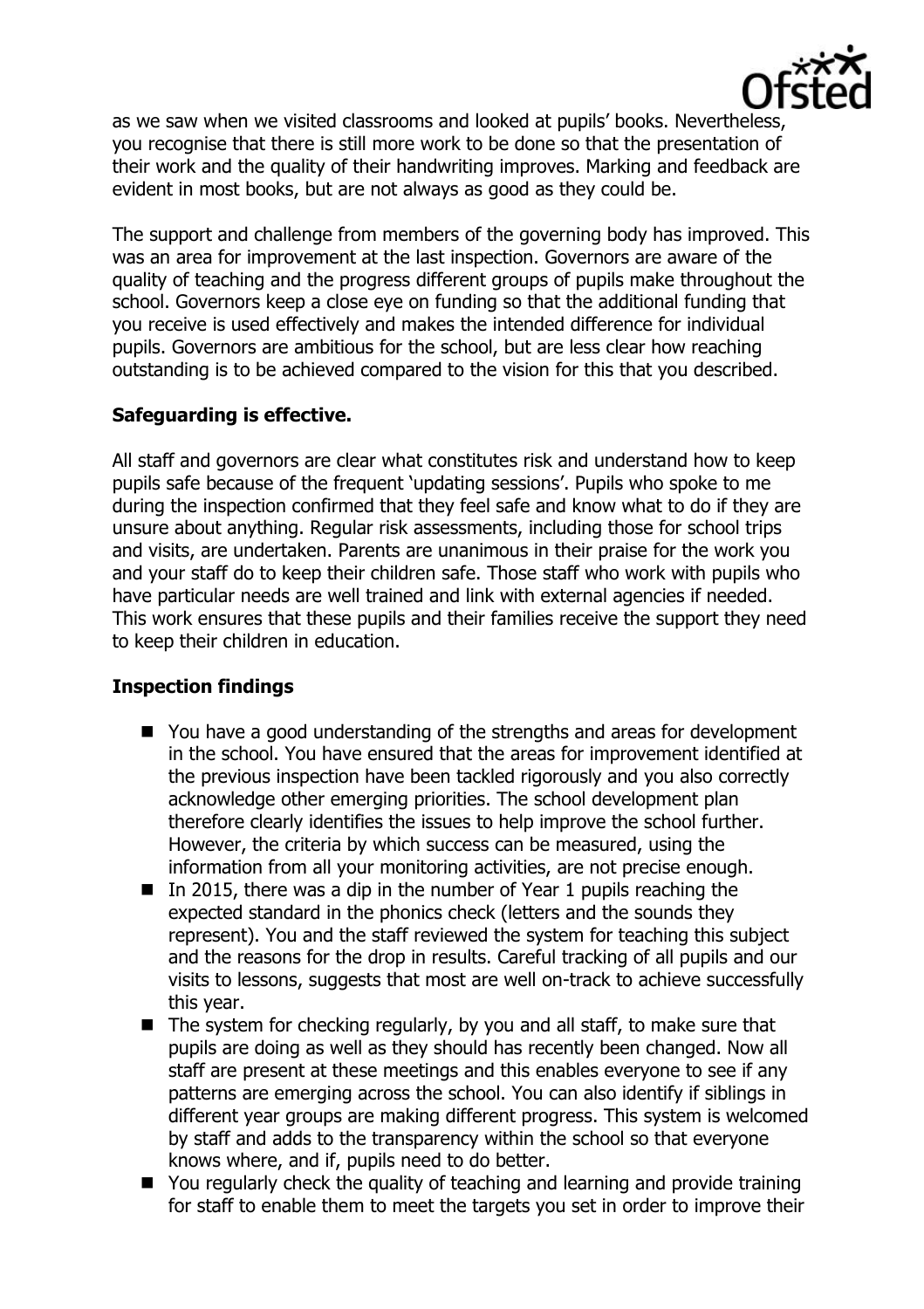

practice. You showed me a high-quality 'book talk' lesson in class 3 where pupils were challenged to report to their classmates the answers to specific questions related to their reading books. Pupils did this very well, speaking with confidence, having read passages of their books with understanding and obvious enjoyment.

- During our visits to lessons and scrutiny of pupils' books, the weaknesses you have identified and which were confirmed by the local authority, are evident. Many pupils write well, at length, and for a number of different purposes. The way they present their work and the quality of their handwriting, however, is very variable. You are working hard to ensure that this situation improves and to improve the comments provided in pupils' books by teachers. We agreed that this situation also needs continued attention to ensure that initial improvements are carried through by all teachers.
- $\blacksquare$  We observed lessons where the most-able pupils, particularly, were challenged well. For example, in a mathematics lesson for pupils in class 2, pupils were able to explain their understanding of symmetry and to give reasons for their answers. In other lessons, I observed pupils helping each other to work out how to use a dictionary correctly and also where they could make improvements to their work.
- $\blacksquare$  Strong leadership in the early years and the arrangements in place when children start in the Nursery class means that they get off to a good start. You make sure that children in the early years, whatever their starting points, make good progress. Classrooms are bright and inviting with equally wellresourced outside areas. You know that ensuring that children learn to write correctly is, however, a priority for improvement.
- Governors know the school well and are more confident and able to challenge you and other leaders successfully. They have received helpful training from the local authority which has broadened their understanding of how to be an effective governor. They share your ambition but their awareness of the exact actions needed to improve the school further is still developing.
- The local authority officer provides good support for the school and has challenged areas where performance is not the best. He works with the governing body to manage your performance and provides an external view of the school's work and the progress of pupils. You told me that you value this support and challenge.

# **Next steps for the school**

Leaders and those responsible for governance should ensure that:

- $\blacksquare$  the school development plan uses information gained from all the monitoring activities so that precise criteria can be used by which success can be measured
- $\blacksquare$  pupils' handwriting and the presentation of their work improves
- comments in pupils' books are consistently of the highest quality.